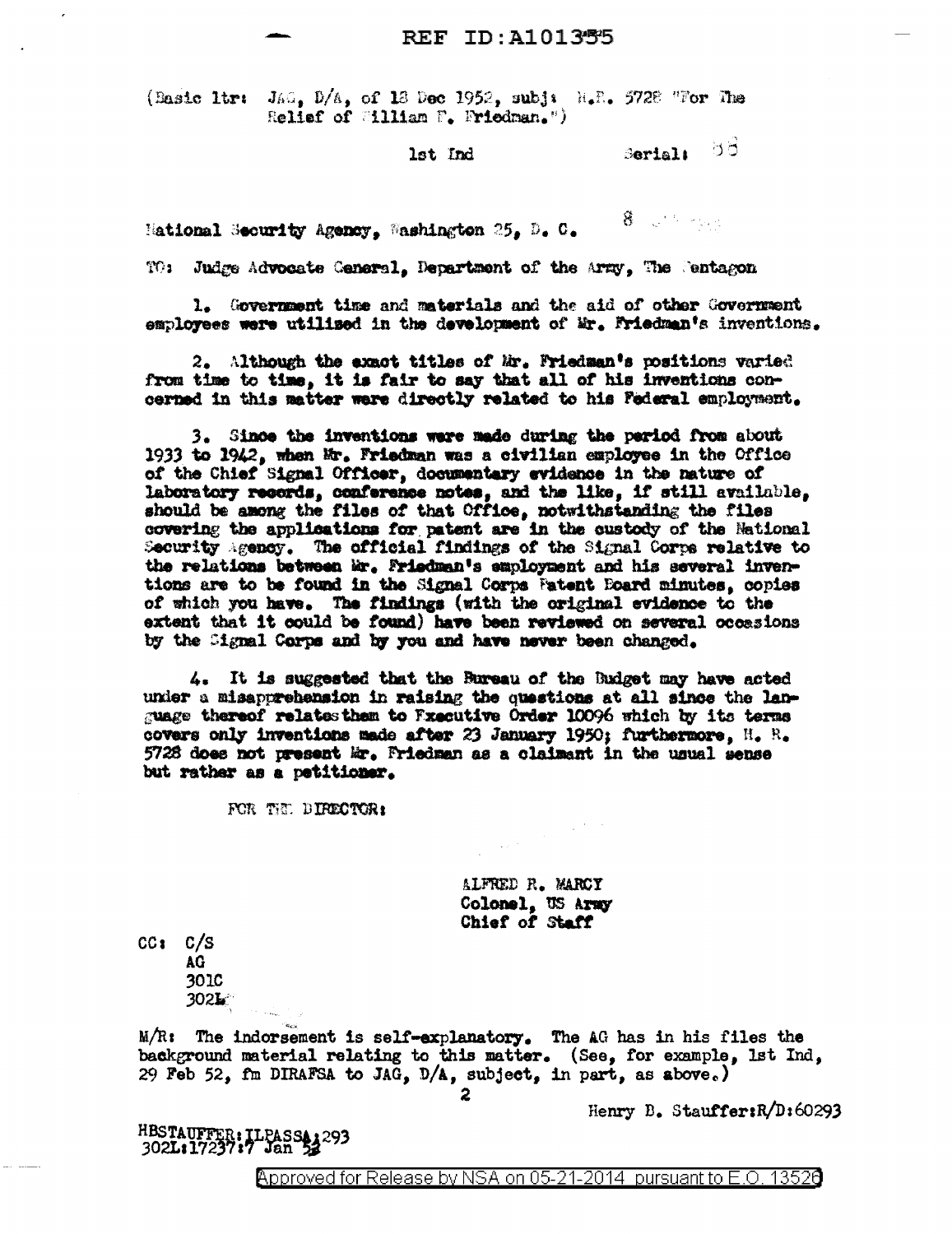lst Lud

TDTATOIRS55

RF.F

 $\delta$  orial:  $369$ 29 FEB 1952

 $\pmb{\Lambda}$ 

Armed Forces Security Agency, Sashington 25, D. C.

TO: Judge dvocate General, Department of the Army

1. An investigation of the background of the subject bills has been completed.

2. Reference is first made to the letter of 5 July 1951, from the Judge Advocate General, Department of the Army, to the Director, Armed Forces Security Agency, and particularly paragraph 10 thereof, and the information and comments below relate thereto.

a. Shether Mr. Friedman has accomplished anything which "warrants" compensation beyond what he has already received in the form of salary and commendations is impossible to say. It is this question that the Congress must determine. It can, however, be said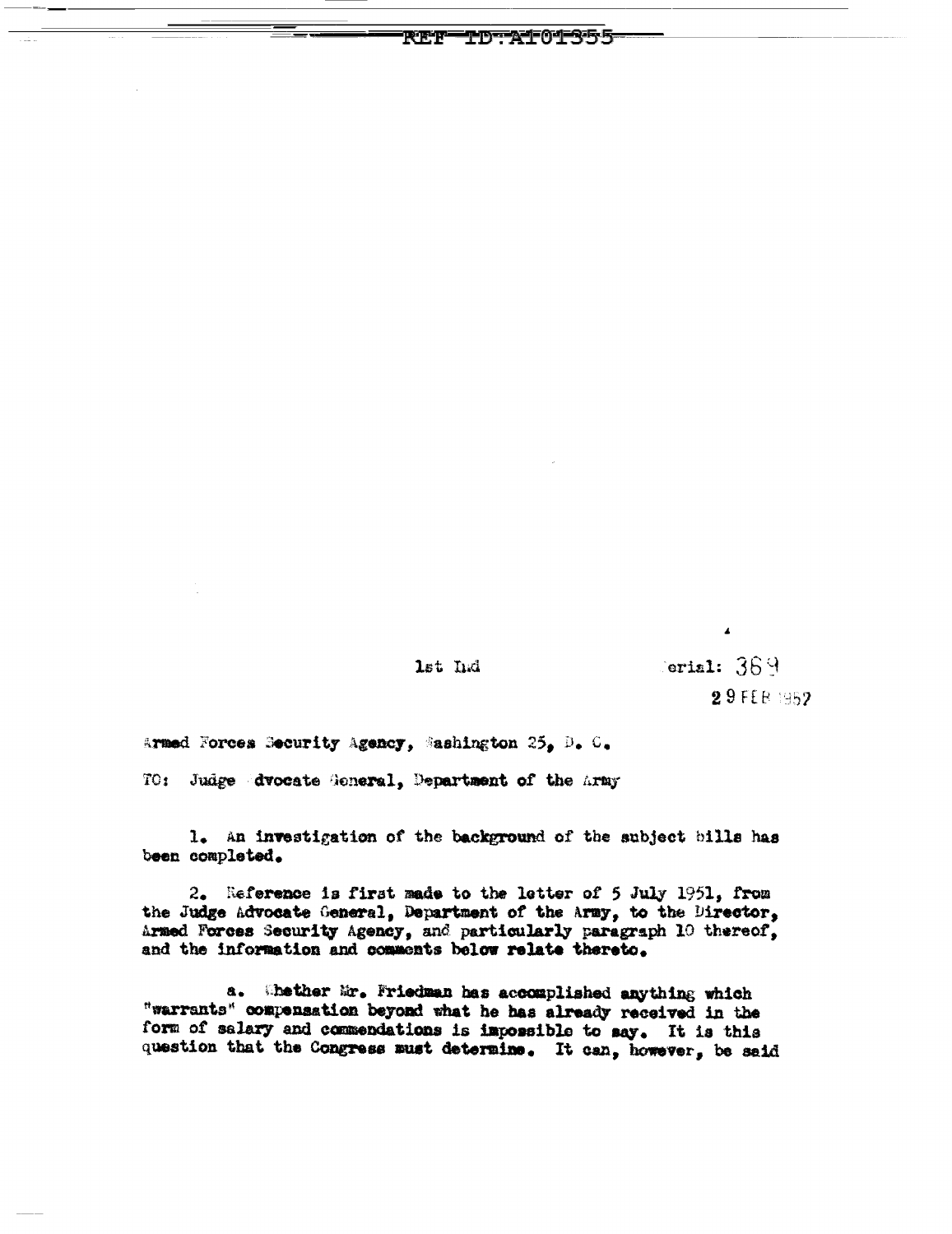(Basic ltr: JAG, D/A, of 20 December 1951, subject: H. R. 5728, 82d Congress, 1st Session, a bill "For the Relief of William F. Friedman" and S. 2263, 62d Congress, lst Session, a bill, "For the Relief of William F. Friedman") lst Ind (cont.) Serial: 369 29 FEB 1952

that his inventions over a period of years have been of very substantial value to this Government and its allies. It can also be said that this situation differs from the Garand case in its secrecy aspects; classification was not involved in the Garand matter.

b. The problem of ownership of the inventions has been in question on several occasions not only in the Army Security Agency, but in the Signal Corps and, it is believed, in your office as well, but no final determination has ever been made. During a large part of the employment of Mr. Friedman, he has been a party to various agreements deelaring that he was "employed to invent" but seldom, if ever, has there been direction to invent any specific thing. His duties have, by and large, been those of a chief cryptologist.

c. Estimation of the commercial possibilities of the Friedman inventions is difficult. As far as is known here, relatively little commercial use is made of privacy systems in this country except in banks and other financial organisations, and their use of business codes is commonly dictated as much by economy considerations as security; nevertheless, it cannot be said that a market for high-grade ciphering machines could not have been developed. Moreover, in the absence of security considerations, it is likely that a substantial market for the inventions could have been developed among foreign governments. Future commercialisation is subject to the same difficulties of evaluation.

d. So far as is known, there has been no commercial use abroad of Mr. Friedman's inventions, none at least by or in behalf of the United States Government. Fereign use, in other words, has been confined to the military services of the United States and its allies, and, thus, within the scope of the usual Government licenses.

3. Referring generally to compensation for Mr. Friedman on account of his inventions, I feel very strongly that it should not be in the nature of a reward, notwithstanding the virtues of his inventions and their unquestioned value to the United States and its allies over a period of many years. It does appear to me, on the other hand, that, if the inventor has been denied an opportunity to realize commercial benefit only because his inventions were in a sensitive field and, more significantly, only because they were important in that field, then his treatment, relative to the treatment of other Government inventors, has not been equitable.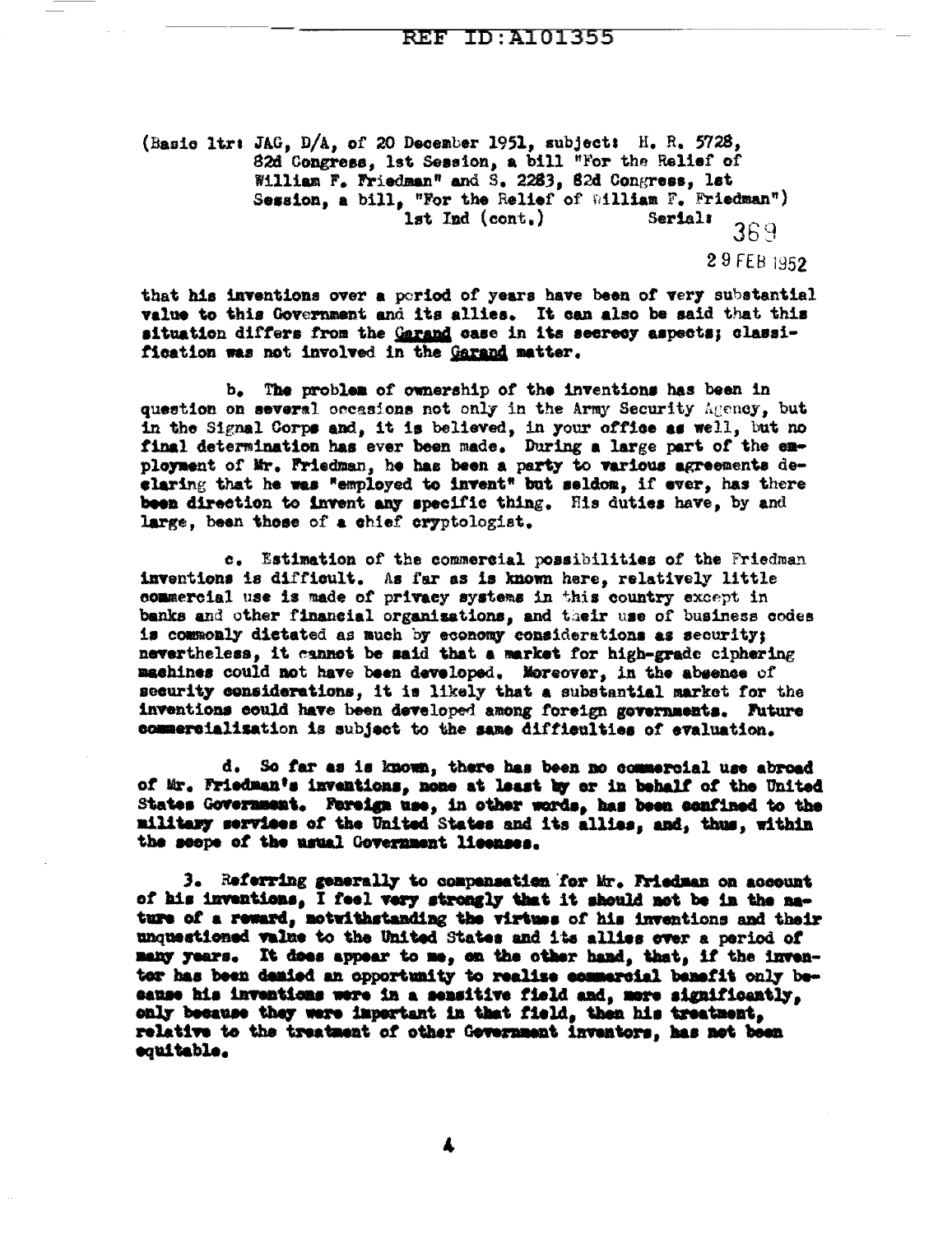## T DTTAT OT SISS

(Basic Itr: JAG, D/A, of 20 December 1951, subject: E. E. 5728, 82d Congress, lst Session, a bill "For the Relief of William F. Friedman" and S. 2283, 82d Congress, 1st Session, a bill, "For the Relief of William F. Friedman") Serial:  $369$  $1st$   $Ind$   $(cont.)$ 

291181952

4. Considering especially the matters raised in paragraph 5 of the basic correspondence, I fail to see that the special agreement between Mr. Friedman and the Government has substantial bearing on the principle underlying the subject bills. Since certain of the inventions were made before the date of the agreement, it would, at most, influence the amount of the recovery.

5. Furthermore, if there is merit at all in the theory on which the bills are based, then it appears that exercise by the Chief Signal Officer of his rights under the 1936 contract would not bar compensation with respect to inventions made even after that date, but only with respect to loss of commercial rights after assignment might be requested (or accomplished). Except for security considerations, the inventor could have been attempting commercialization of his inventions for the past fifteen years. To say that no damages accrued during that period merely because the Chief Signal Officer may take title at some date in the future does not seem realistic.

 $6.$  A complete statement of  $\Re$ r. Friedman's military and civilian Government service is inclosed. The record shows that he is not now receiving, and has never received, any pension for disability. As will be seen, his salary over a period of years has been above the average for Government employees, but to base an adverse decision on this circumstance would be equivalent to penalizing an outstanding employee since salaries in the field are no higher than elsewhere in the Government.

7. I feel that Public Law 700 provides little basis for any claim by Mr. Friedman. Such a claim, as I understand it, must represent compensation for use by the Government, and the Government has had, by license or assignment, the free right to use all of the inventions. It is furthermore true in any case that a claim under Public Law 700 must be based upon a patent, and no patents covering significant inventions have as yet issued. There has been, in other words, no use or, at most, inconsequential use of patented inventions but substantial use of inventions of pending applications. It may be noted that Mr. Friedman has consistently disclaimed any intention to bring suit under Public Law 700 or any other statute.

5